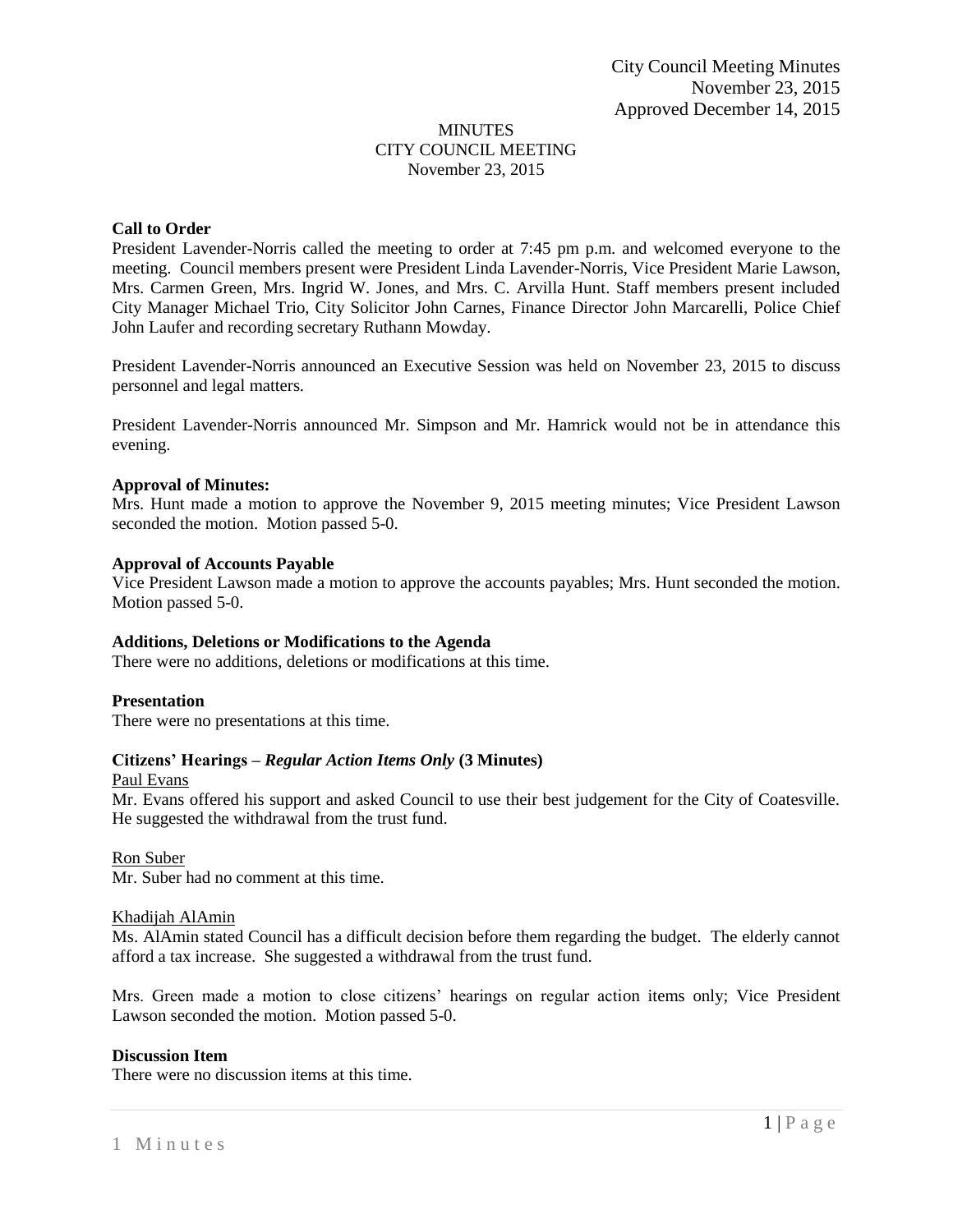# **Regular Action Items**

1. Receive and consider first reading an Ordinance amending Chapter 104-1 (L)(3) "Solid Waste Fees" providing for an annual registration fee of \$25.00 for Private Hauler dumpster service in the City of Coatesville to identify that such fee is charged per Tax Parcel serviced by Private Trash Hauling service and "per dumpster"

Mrs. Green made a motion to approve first reading an Ordinance amending Chapter 104-1 (L)(3) "Solid Waste Fees" providing for an annual registration fee of \$25.00 for Private Hauler dumpster service in the City of Coatesville to identify that such fee is charged per Tax Parcel serviced by Private Trash Hauling service and "per dumpster"; Vice President Lawson seconded the motion. Motion passed 4-1. Mrs. Jones was the dissenting vote.

2. Receive and consider first reading and Ordinance amending Chapter 108-1.I. (1) fees for collection of solid waste per week for per parcel to add a new subsection I.I (a) allowing for a \$5.00 reduction in the yearly cost of same when the entire bill for solid waste is paid at the time for the first installment payment

Mrs. Green made a motion to approve first reading and Ordinance amending Chapter 108-1.I. (1) fees for collection of solid waste per week for per parcel to add a new subsection I.I (a) allowing for a \$5.00 reduction in the yearly cost of same when the entire bill for solid waste is paid at the time for the first installment payment; Mrs. Hunt seconded the motion. Motion passed 4-1. Mrs. Jones was the dissenting vote.

3. Receive and consider engagement letter from Barbacane, Thornton and Company, LLP for independent audit of fiscal year

Vice President Lawson made a motion to approve Barbacane, Thornton and Company, LLP for independent audit of fiscal year; Mrs. Hunt seconded the motion. Motion passed 5-0.

- 4. Receive and consider 2015 budget transfer from Rainy Day Fund Vice President Lawson made a motion to approve the 2015 budget transfer from Rainy Day Fund; Vice President Lawson seconded the motion. Motion passed 5-0.
- 5. Receive and consider payment of GO Bond \$270,000 Mrs. Hunt made a motion to approve the GO Bond payment of \$270,000; Vice President Lawson seconded the motion. Motion passed 5-0.
- 6. Receive and consider Resolution to exonerate taxes for the Senior Center. Mrs. Hunt made a motion to approve a Resolution to exonerate taxes for the Coatesville Area Senior Center; Vice President Lawson seconded the motion. Motion passed 5-0.
- 7. Receive and consider Greening Coatesville: A Proposal to assist the City of Coatesville with a Parks and Recreation needs assessment Vice President Lawson made a motion to approve Greening Coatesville: A Proposal to assist the City of Coatesville with a Parks and Recreation needs assessment; Mrs. Hunt seconded the
- 8. Receive and consider adoption of the 2016 Preliminary Budget Mr. Marcarelli provided four possibilities for the 2016 preliminary budget.
	- 1) 6.172 millage increase and no withdrawal from the Trust Fund
	- 2) 4.693 millage increase and \$360,000 withdrawal from the Trust Fund

motion. Motion passed 5-0.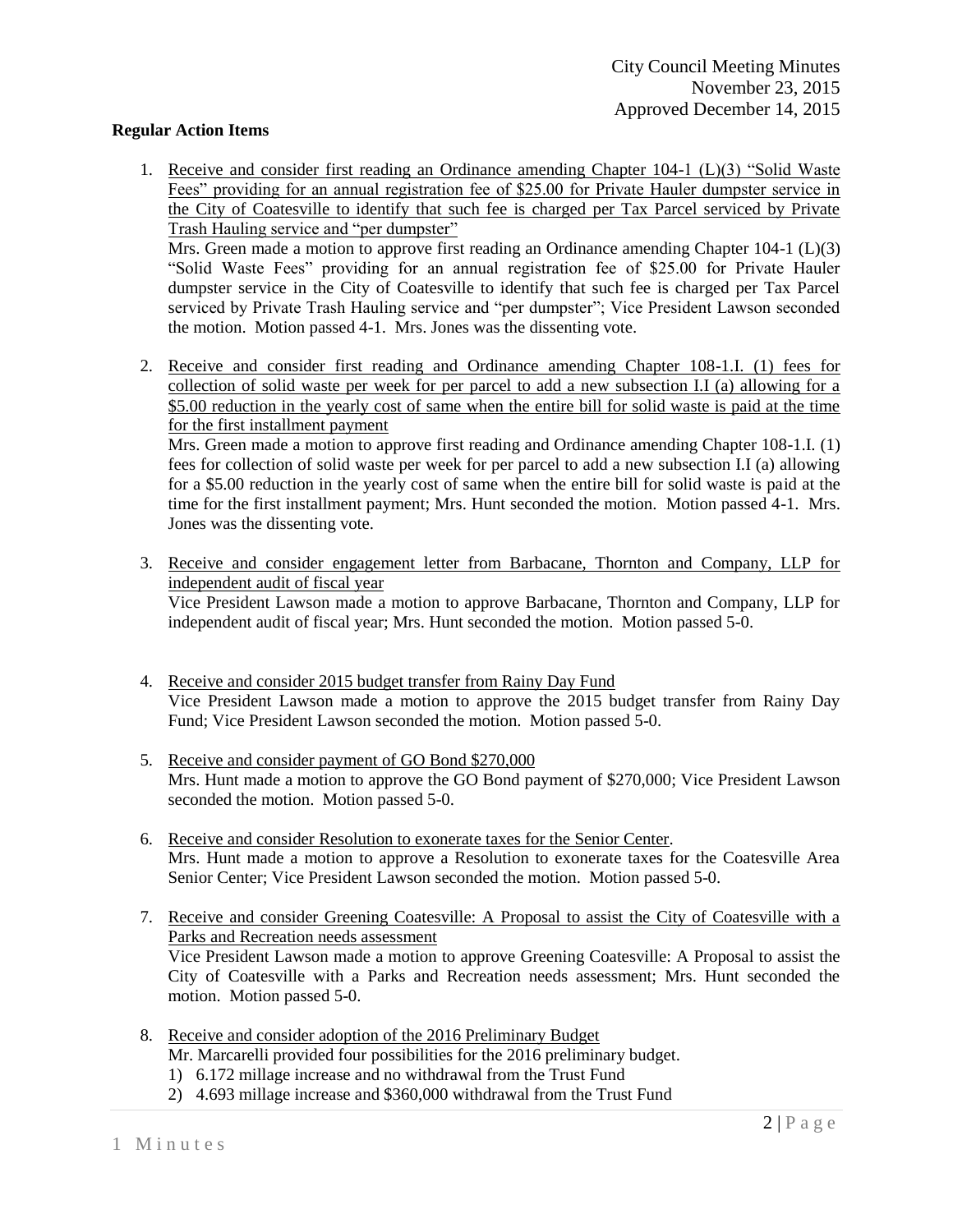- 3) 3.104 millage increase and \$750,000 withdrawal from the Trust Fund
- 4) 0 millage increase and withdrawal \$1,508,805 from the Trust Fund

Mr. Trio explained the approval is for the preliminary budget only and changes can be made prior to the adoption of the budget at the December 14, 2015 meeting. The public hearing will be held on December 7, 2015.

Mrs. Hunt made a motion to adopt the 2016 preliminary budget; Vice President Lawson seconded the motion. Motion passed 5-0.

- 9. Receive and consider Special City Council meeting on December 7, 2015 for the 2016 budget Vice President Lawson made a motion for a special City Council meeting on December 7, 2015 for the Public Hearing on the 2016 Preliminary budget; Mrs. Hunt seconded the motion. Motion passed 5-0.
- 10. Receive and consider free parking along Lincoln Highway for the Holiday the last three weeks of December

Vice President Lawson made a motion to approve free parking along Lincoln Highway for the holiday the last three weeks of December; Mrs. Jones seconded the motion. Motion passed 5-0.

## **Solicitors Report**

Mr. Carnes announced Family Dollar Store delivered their paperwork today.

Two Ordinances were prepared for City Council (1 Commercial trash registration fees and 2 discount for trash fees if paid in full).

Attended a trial regarding the claims of tax exemption by Huston Properties, Inc. relative to the Class A Office building.

Attended a meeting with DePetris and the County regarding grant applications and prepared an escrow agreement for DEPG.

The City Solicitor has worked on various matters involving litigation and assisted the City in its interpretation of codes, rules and regulations.

## **City Manager's Report**

Mr. Trio announced he has been working with DEPG regarding the parking garage grant.

Conference calls have been held on the City of Coatesville Train Station. He is working toward the first construction shovels to hit Third Avenue and Fleetwood Street.

The staff has marked improvement. Issues have been addressed with Codes and they are working on them. He has addressed issues regarding the new sked loader. All public works employees have been trained on the skid loader.

## **Citizens' Hearings –** *Non-Agenda Items Only* **(3 Minutes)**

Ron Suber

Mr. Suber questioned Council about a certain officer and asked if the officer passed the Civil Service test. President Lavender-Norris explained all Police Officers must take the Civil Service test. He questioned the Police towing for no parking (West End Tavern customers) at the Polish Club.